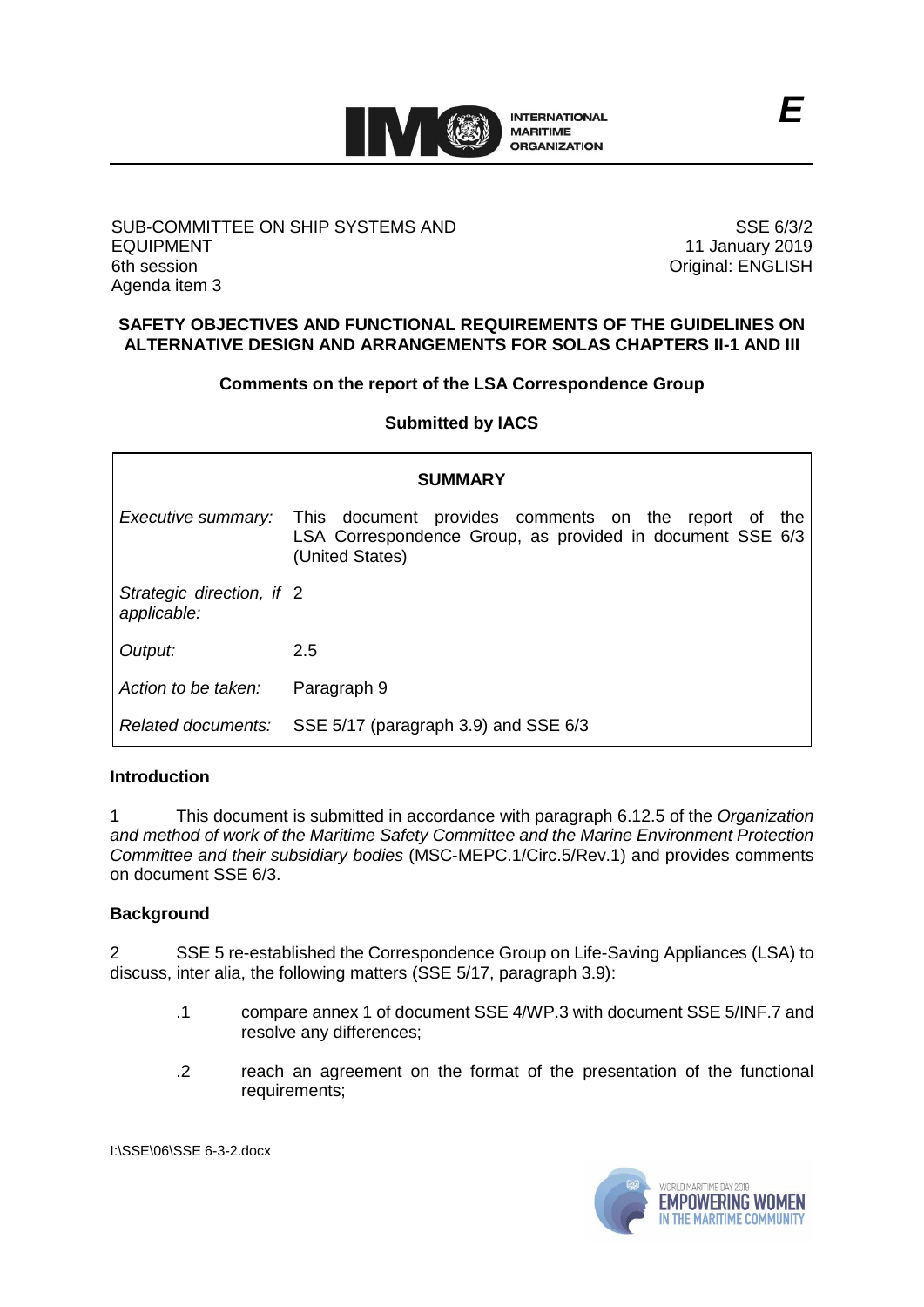- .3 verify the completeness of the functional requirements by reviewing the LSA Code and make adjustments as necessary;
- .4 further develop expected performances with a view to finalizing the functional requirements; and
- .5 develop draft amendments to MSC.1/Circ.1212, following the principles provided in document SSE 5/3/1 and based on annex 4 to document SSE 4/WP.3.

3 IACS participated in the work of the Correspondence Group and would like to extend its deepest appreciation to the Coordinator and other participants for the constructive discussions in the Group. However, IACS has the following comments on annex 1 to document SSE 6/3, as discussed below.

# **Discussion and proposals**

4 Regarding the structure of the functional requirements (FRs), it is noted that a clear guidance is provided in paragraphs 11 to 13 of the *Generic guidelines for developing goal-based standards* (MSC.1/Circ.1394/Rev.1) (hereafter referred to as the "GBS Guidelines"). According to paragraph 12 and appendix 2 to these Guidelines, FRs should address all relevant hazards in relation to the scope. In paragraph 13 it is highlighted that FRs should be formulated considering the assignment of "hazards to be mitigated by the function", which provides the rationale for the functional requirement under consideration. This would necessitate a hazard identification study (HAZID) or at least a study of SOLAS chapter III and the LSA Code to identify the hazards addressed by the requirements in these two instruments. Once the outcome of the HAZID is available, it would be simpler to connect all the hazards identified with the FRs and accordingly develop the expected performances (EPs). Therefore, in order to follow more closely the GBS Guidelines (MSC.1/Circ.1394/Rev.1), IACS suggests a HAZID be undertaken that provides standard requirements in a reasonable time and then the FRs can be developed based on the outcome of the HAZID.

5 Paragraph 13 of the GBS Guidelines states that EPs should be developed in quantitative terms. However, some of the EPs in appendix 5 to annex 1 to document SSE 6/3 have not been formulated in quantitative terms. For example, in EP 2 under FR 1, the term "far forward of" gives no substantial guidance on the distance between the propeller and the survival craft; and in EP 3 under FR 8, "sufficient buoyancy" provides no substantial criteria, and is ambiguous and unclear. It is also noted that some EPs are regulatory and not expected performance criteria and, therefore, they should be moved to tier IV, e.g. EP 3 to EP 7 under FR 2; and EP 5 and EP 6 under FR 3.

6 Consequently, IACS proposes the following specific editorial and substantive changes with a view to improving the use of quantitative terminology and the clarity of the draft EPs provided in appendix 5 to annex 1 to document SSE 6/3 (shown as additions/deletions):

- .1 EP 2 under FR 1: All life-saving appliances should be protected from damage by fire and explosion during stowage and operation. Each collective LSA should be stowed as far forward of the propeller as practicable. The stowage should be at a secured and sheltered position, but readily accessible.
- .2 EP 3 under FR 1: All life-saving appliances should be designed and arranged to permit safe operation and ready access for inspection and maintenance of all parts for calibration, wear and deterioration to ensure reliability for the next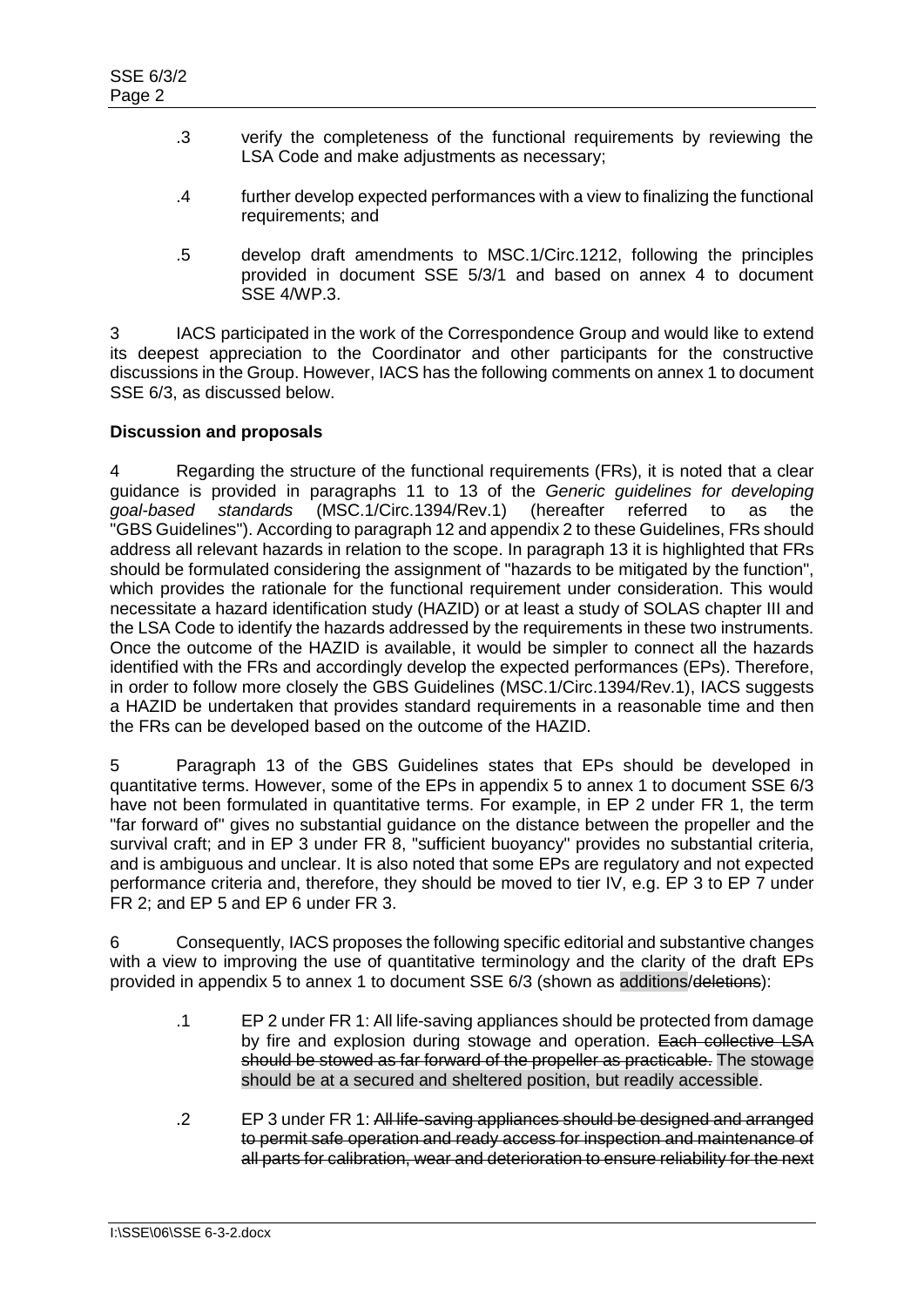specified service period. All life-saving appliances should be maintainable to ensure reliability for the specified service cycle.

- .3 EP 5 under FR 1: Descriptions and instructions for operation, inspection, maintenance and functional testing should be provided for all life-saving appliances. All life-saving appliances should be provided with documentation specifying maintenance and inspection.
- .4 EP 6 under FR 1: All life-saving appliances should be able to withstand environmental exposure of the ship and adverse weather conditions including sunlight, ozone, seawater (wash, heavy seas), icing, wind, humidity, oil, air temperature (at least -30°C to +65°C), water temperature (at least -1°C to 30°C if it is likely to be immersed in seawater), fungus, and marine atmosphere.
- .5 EP 7 under FR 1: All life-saving appliances should be usable and operational under adverse vessel damage conditions, i.e. list of +/- [20] degrees and trim + /- [10] degrees, except where the Administration has determined alternate damage conditions appropriate for the parent vessel.
- .6 EP 3 to EP 7 under FR 2 to be deleted.
- .7 EP 5 and EP 6 under FR 3 to be deleted.
- .8 EP 3 under FR 4: All passenger ships should establish a decision support system for emergency management by the master for handling any combination of foreseeable emergency situations that may or may not require evacuation.
- .9 EP 1 under FR 5: All ships should have the means to indicate their position visually in an emergency. The ship should be provided with active means of detection which makes it possible to detect and locate the ship from an altitude of at least 3,000 m at a range of at least 10 miles under clear daytime and night-time conditions for a period of at least 40 s.
- .10 EP 2 under FR 5: All ships should be provided with means for two-way onscene communication between survival craft, between survival craft and ship, and between survival craft and rescue craft to communicate in an emergency with two-way voice and/or data communications ship-to-ship and ship-to-shore.
- .11 EP 4 and EP 5 under FR 6 to be deleted.
- .12 EP 4 under FR 7: All [survival and rescue craft] should be stowed as near the water surface as is safe and practicable at least 2 m above the fully loaded waterline under adverse 10° trim and 20° list, as required. For oil tankers, chemical tankers and gas carriers heel may be greater than 20° based on its calculation in accordance with MARPOL.
- .13 EP 6 under FR 8: Replace with the following: "All survival craft should have the ability to reach a safe distance from the ship in a timely manner and capable of marshalling, either assisted or non-assisted."